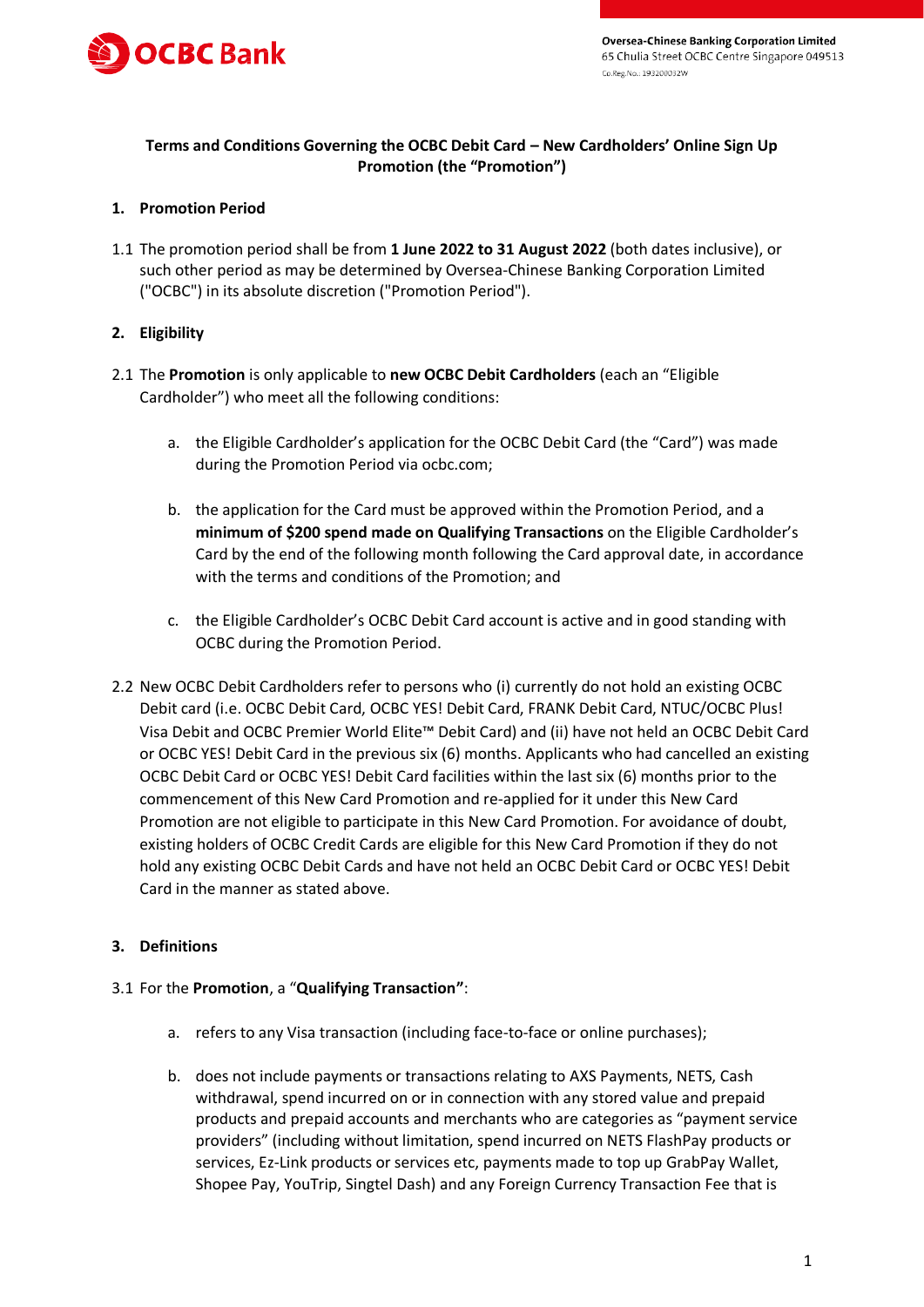

**Oversea-Chinese Banking Corporation Limited** 65 Chulia Street OCBC Centre Singapore 049513 Co.Reg.No.: 193200032W

imposed by OCBC and/or the Visa association, or any such other similar payments as determined by OCBC from time to time; and

c. will be determined by its transaction posting date based on Singapore Timing (UTC+08:00). For avoidance of doubt, the date on which the transaction is submitted or posted may differ from the actual date the transaction was made and OCBC Bank bears no liability for any late submission or transaction posting of any purchase by any merchant that might affect the Promotion.

## **4. Promotion Reward Details**

- 4.1 During the Promotion Period, the first 3000 Eligible Cardholders per month who meet the requirements of these Terms and Conditions (each a **"Qualifying Cardholder"**) will receive a **Burpple Beyond Premium membership code worth \$99 ("Reward").**
- 4.2 Qualifying Cardholders with a **minimum of \$500 spend made on Qualifying Transactions** will be entitled to receive an additional \$30 cash rebate (the **"Rebate"**).

| Transaction amount for        |                                                                                  |
|-------------------------------|----------------------------------------------------------------------------------|
| period 15 June - 31 July 2022 |                                                                                  |
| More than or equal to \$200   | a. Burpple Beyond Premium membership code worth \$99                             |
| More than or equal to \$500   | a. Burpple Beyond Premium membership code worth \$99; and<br>b. \$30 cash rebate |

To illustrate for an OCBC Debit Card approved on 15 Jun 2022:

- 4.3 Subject to the fulfilment of the requirements set out in these terms and conditions to the absolute satisfaction of OCBC Bank, the Reward will be sent to the Eligible Cardmember's OCBC registered email address.
- 4.4 In the event that any person entitled to the Reward is subsequently found to be ineligible for the Promotion, OCBC Bank shall not be obligated or liable to provide the Reward to another customer.
- 4.5 The Reward will be sent, and the Rebate will be credited into the Qualifying Cardholder's OCBC Debit Card account, within 2 months after the end of the Promotion Period.
- 4.6 Each Qualifying Cardholder is only eligible to receive the Reward and the Rebate (if applicable) once throughout the entire Promotion Period.
- 4.7 The Qualifying Cardholder's OCBC Debit Card Account must be active and in good standing at the time of crediting, and the Qualifying Cardholder must continue to maintain his/her OCBC Debit Card Account for a period of six (6) commencing from the end of the Promotion Period.

## **5. General**

5.1 OCBC Bank reserves the right at its absolute discretion to terminate the Promotions or vary, delete, or add to any of these terms and conditions at any time without notice including without limitation, the eligibility of any person and the dates of the Promotions.